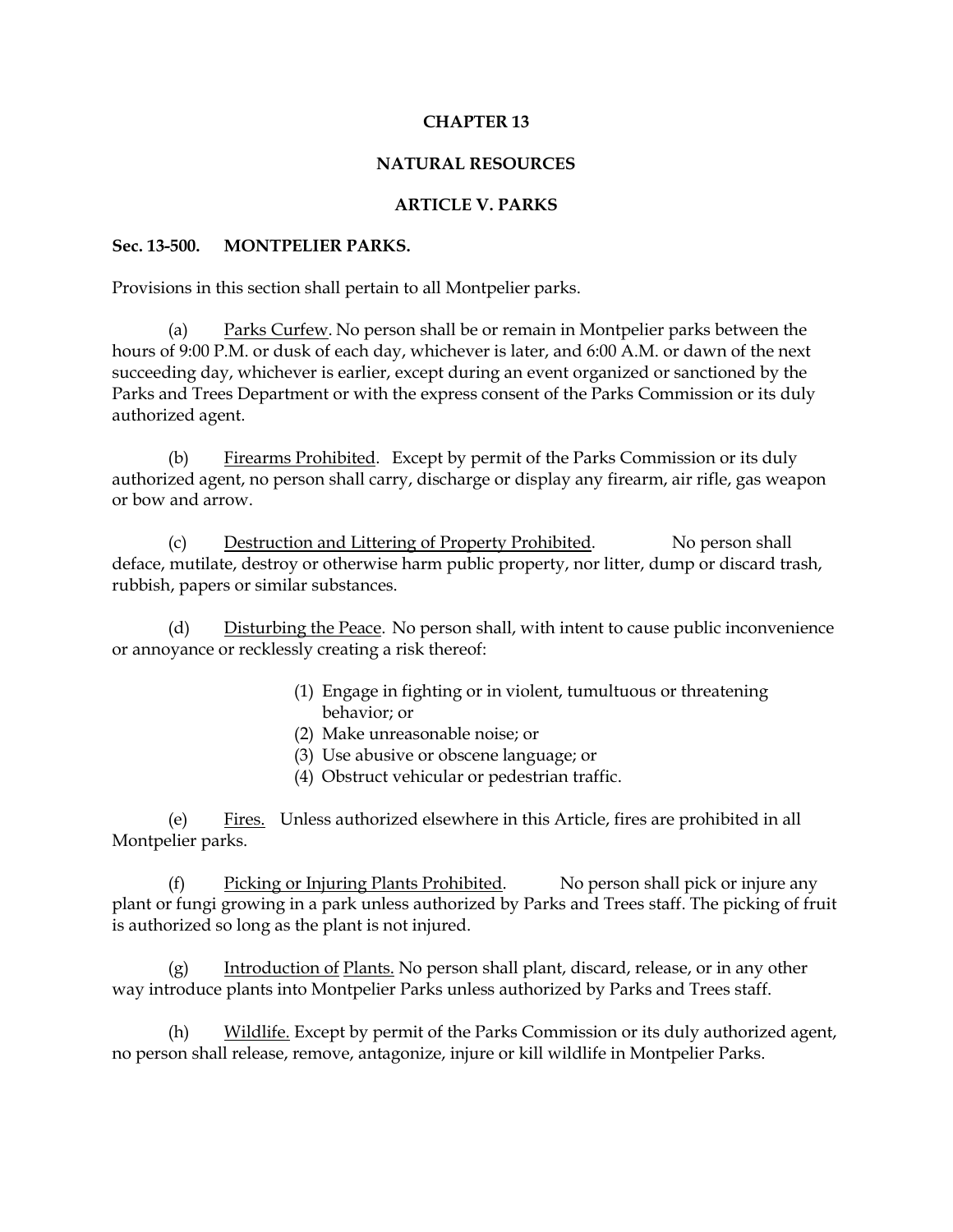(i) Smoking Prohibited. No person shall hold or possess any lighted cigar, cigarette, pipe or device containing tobacco or a tobacco product or a tobacco substitute within or upon any park in Montpelier. The terms "tobacco product" and "tobacco substitute" shall have the meaning ascribed to them by general law.

- (j) Domestic Animal Regulations.
	- (1) Except for dogs, domestic animals as defined in Chapter 8, Article II of the Montpelier Code of Ordinances shall not be brought into Montpelier Parks.
	- (2) Dogs.
		- i. Owners who bring dogs into Montpelier Parks must comply with the Montpelier Dog Control Ordinance.
		- ii. Owners who walk dogs off-leash in Hubbard Park must comply with the Hubbard Park Canine Code of Conduct as promulgated by the Parks Commission.

# **Sec. 13-501. HUBBARD PARK.**

- (a) Motor Vehicle Regulations.
	- (1) No vehicle shall be operated at a speed in excess of fifteen (15) miles per hour within the park.
	- (2) No person, except Parks and Trees staff or a duly authorized agent on city business, law enforcement and emergency services, shall operate any motordriven vehicle, except on duly established park roads.
	- (3) No vehicle shall be parked contrary to provisions of Chapter 10, Article VII: Parking and Parking Meter Zones.
- (b) Fires Regulated. No person shall set, light or fuel any open fire except within fireplaces or grills provided by the Board of Park Commissioners without special permission of the Parks Commission and a fire permit.

# **Sec. 13-501. SUMMER STREET PARK.**

(a) Games Prohibited. Summer Street Park is open to park and recreational activity, except (1) hardball, (2) hockey, (3) softball, and (4) any game or activity that physically encroaches on adjoining landowners' property. Team sports by children over the age of ten (10) years are prohibited.

# **Sec. 13-502. NORTH BRANCH RIVER PARK.**

(a) Motor Vehicle Regulations.